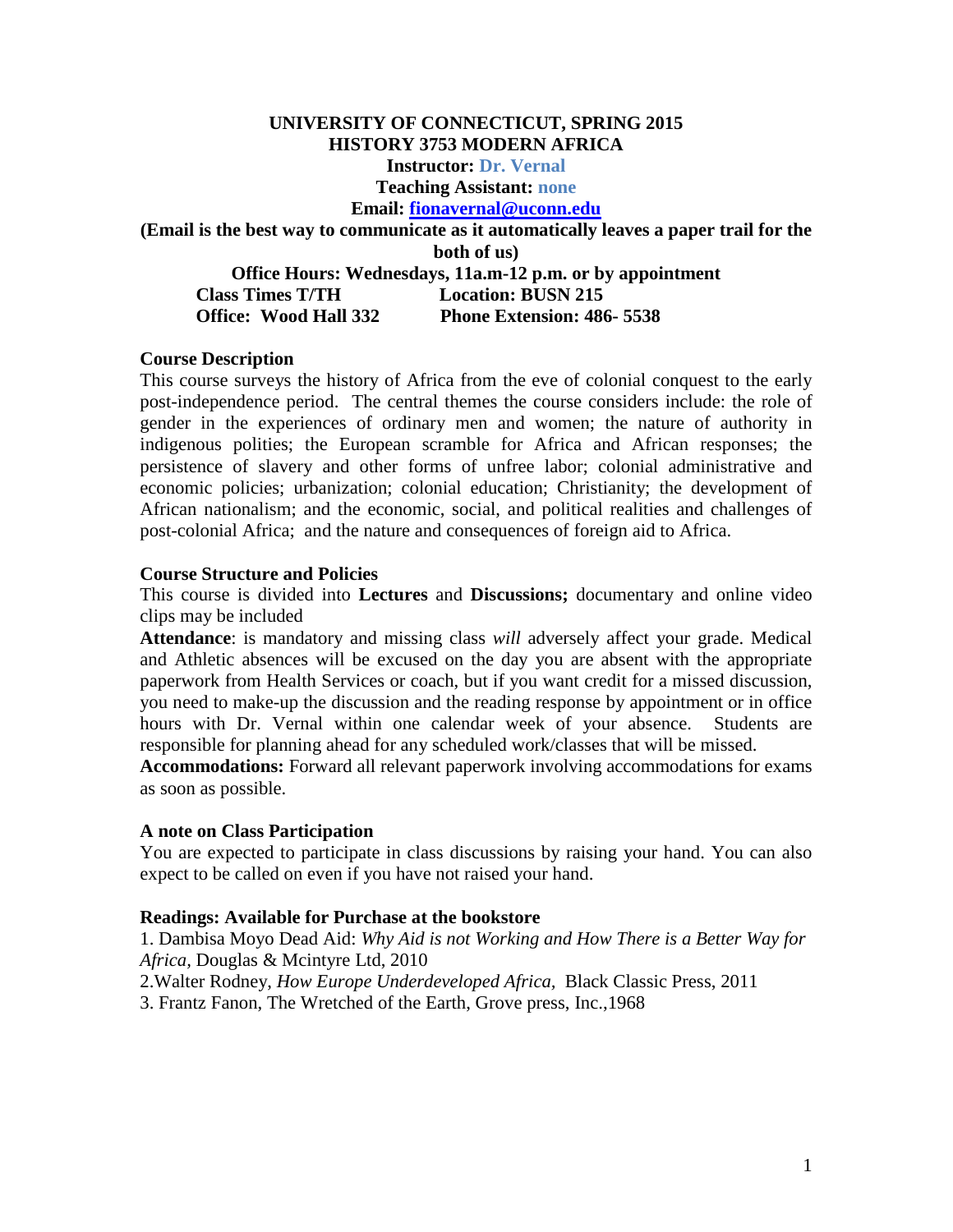All other readings are available from, via (a) the indicated website, (b) HUSKYCT site for HIST 3753 or (b) or from the library's full-text electronic resources on Academic Search Premiere. Please try to download and/or print off materials ahead of time.

## **Grading: points system**

- 15 Map quiz and country reports and African political role play
- 35 Mid-Term exam
- 50 Final Debate Paper and participation
- 100 Oral Participation
- 100 Reading Responses of 500 words

## **Important Dates for your calendar**

Jan 29 Map Quiz Feb 23<sup>rd</sup>, Google sheets data due March 3 Mid term Review March 5:Mid-Term Examination in class March 15-21: SPRING BREAK April: last day of spring classes May 5- May 9: FINAL EXAMS May 8 Grades are posted

## **Week One. January 20, 22**

**Tuesday (a)** Introduction to the course/Course mechanics

**(b)** Images of Africa

(c) **Read (Dr. Vernal will distribute copies)** Binyavanga Wainana, "How to Write about Africa;" if you need a reprint search for the web link on GRANTA magazine *Discussion of "Images of Africa" and "How to Write about Africa"* **Thursday: Lecture:** African Geography and Political Boundaries (google maps) Study your map of African countries and their capitals;

There will be a map quiz on January 29 with a snow date of Feb 3

*CROWDSOURCING ASSIGNMENT: CREATING AN AFRICAN PROFILE:*

*Using the CIA world fact book, gapminder, any of the UN databases, and the UN millennium development goal site, each student will be assigned two countries and you will begin collecting information on the following—(potential examples) 1.population, 2.arable land, 3.urbanization rate and how many people live in the capital, 4. GDP, and GDP per person, 5. People living in poverty 6.exports, 7.export partners, 8. Imports 9. Import partners; this data needs to be uploaded to google sheets by Feb 23rd. Assignments will be reconfirmed after add drop period is over on Feb 2nd, but the basic structure is to go alphabetically by students surname.* 

**Week Two. January 27, 29 Tuesday: Lecture: Overview of African Societies Thursday: Lecture: Overview of African Societies continued and map quiz.**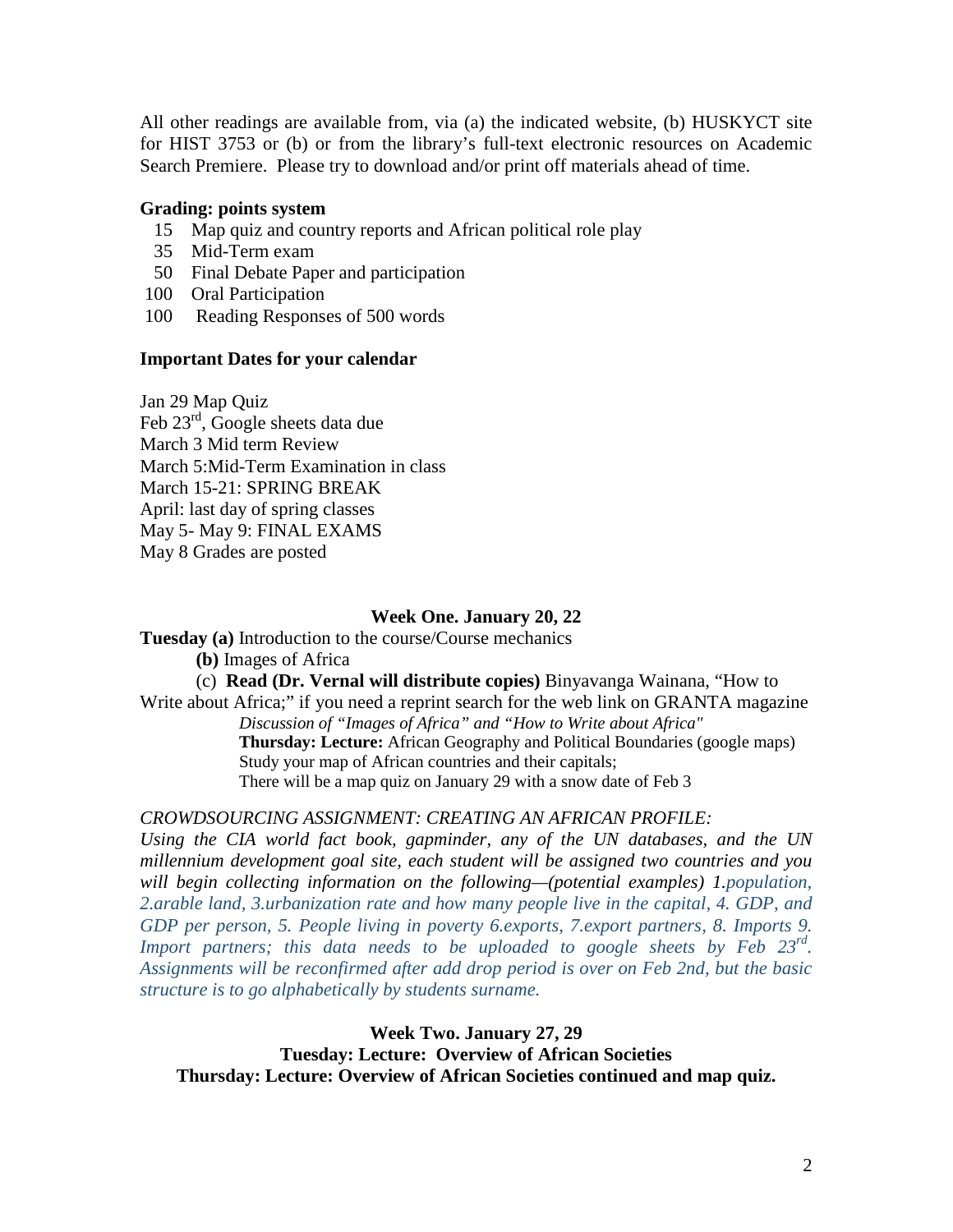Readings: (to be discussed 2/3): Patrick Brantlinger, "Victorians and Africans: The Genealogy of the Myth of the Dark Continent," *Critical Inquiry* Vol. 12, No. 1, "Race," Writing, and Difference (Autumn, 1985), pp. 166-203 Available full text online via Uconn's databases; it is your responsibility to download this article. Please go to the library and ask for help if you need assistance.

## **Week Three, February 3, 5**

**Tuesday 2/3: Discussion of Brantlinger; reading response#1 due Thursday: 2/5 Lecture:** Transitions from Fighting the Slave Trade to the "Scramble" **Readings: for discussion on February 10th; reading response also due; our discussion will start with the Treaty of Berlin** 

#1. Capt. F. D. Lugard, "The Rise of Our East African Empire," 1893 **http://www.fordham.edu/halsall/mod/1893lugard.html**

#2: Treaty of Berlin, 1885 (search online if link is broken) <http://ocid.nacse.org/qml/research/tfdd/toTFDDdocs/4ENG.htm>

#3 Rudyard Kipling Poem: "The White Man's Burden" <http://www.fordham.edu/halsall/mod/Kipling.html> #4 Why Britain Acquired Egypt <http://www.fordham.edu/halsall/mod/1908cromer.html>

Mary Kingsley Excerpt (HuskyCT only)

**Assignment:** *Review the following documents online. According to Lugard what is propelling the new changes in how the British should approach their trading interests? What is the role of industrialization? What are Lugard's views on the costs versus the benefits? What does Kipling mean by the White Man's Burden? What does the "White Man's Burden entail?" What are the concerns raised in the "Treaty of Berlin?" What can the treaty tell us about what Europeans envisioned and anticipated about their conquest of Africa? How does Egypt fit into the patterns outlined for the "scramble of Africa?" Where do missionaries fit into the overall picture that Lugard outlines? What types of missions does he think are the most beneficial? What role, according to Lugard, is the missionary supposed to play? According to Mary Kingsley, what issues came up regarding her trip to Africa? Who warned her about what? What is her critique of missionaries? What is the tone of her writing given our earlier discussion of Binyavanga Wainana?*

# **Week Four. February 10, 12**

# **2/10 Discussion of readings**

**2/12 Lectures:** Early African Encounters: the story of money/currency; in class scenarios based on group work

## **Week Five. February 17, 19**

**Lecture Themes:** How to rule Africa Colonial Administration and new Elites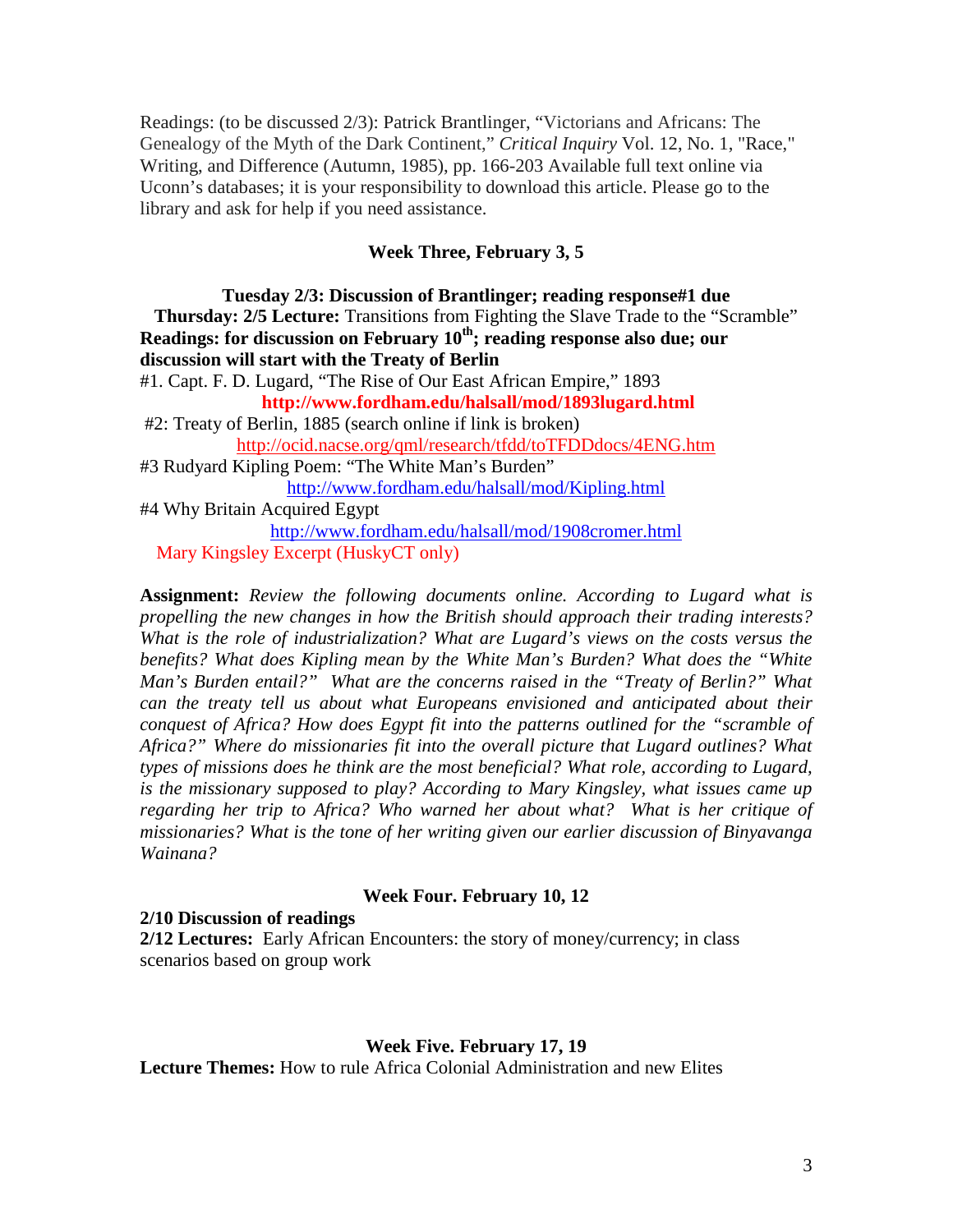**Readings for discussion 2/19:** Frederick Lugard, "Principles of Native Administration," from his book, *Dual Mandate in British Tropical Africa* (Access via HUSKYCT), pages 94-113, 193-213. Access via HUSCKYCT

Frederick Lugard, *"Hut Tax in Africa"* (Access via HUSKYCT), pages 256-257

## **Assignment:**

*According to Lugard, what are the two key administrative principles for ensuring success in ruling over subject peoples? What are the roles and responsibilities of the colonizer? What are the roles and responsibilities of the subject people? What are the limits on the responsibilities assigned to the subject peoples? What lessons can be gleaned from the British imperial experience in India? What is the plan being implemented in Nigeria and what makes this different from other parts of Africa?*

# **Week Six. February 24, 26**

**Lecture Themes:** Colonial Development Schemes/ Social and Economic Change **Readings:** Cherryl Walker, Gender and Development of the Migrant Labor System (HUSKYCT)

# **Week Seven. March 3, 5**

**\*\*\*\*\*\*\*\*\*\*\*\*\*\*\*Mid-Term Examination in class on March 5\*\*\*\*\*\*\*\*\*\*\*\*\* 3/3 Midterm Review in class**

**3/5 Midterm exam**

# **Week Eight. March 10, 12 Identities and Politics 3/10 Lecture Themes: Changing Consciousness, Nationalism 3/12 Discussion of the readings below**

**#**1 Frantz Fanon, "The Trials and Tribulations of National Consciousness," in *Wretched of the Earth*, 97-144

#2 Elizabeth Schmidt, "History Culture and War: The Roots of Guinean Nationalism, 1939-1947, pages 15-36; Chapter 7, "Independence Now: The Resurgence of The Left and the Move Towards Independence, 1956-1958," pages 171-192, and "Conclusion" pages 193-196. *Access via HUSCKYCT*

**Assignment.** *Describe the actions France took to reform imperialism. What was the impact on Africans and how did they respond? What are the roots of Guinean*  nationalism? Where do war veterans fit into the picture? How did class, religion, *language and gender shape the nationalist movement? What kinds of social groups and alliances emerged between the 1930s and 1950s? How did the experience of colonialism become more burdensome? What is the RDA and how did it emerge? What are the tensions in the RDA? How did the RDA rule? What did the move to the left entail? What is the relationship between the "party" and the "people?" From the beginning of the reading, Fanon launches into a strident critique of nationalism as it has emerged in the post WWII period? What is that critique? What role has the bourgeoisie and the masses played in the emergence of national consciousness and how does Fanon envision that their roles should change as nationalism matures? What are the economic dimensions of the problems Africans face as they try to forge a national consciousness? What, according to Fanon, should replace national consciousness?*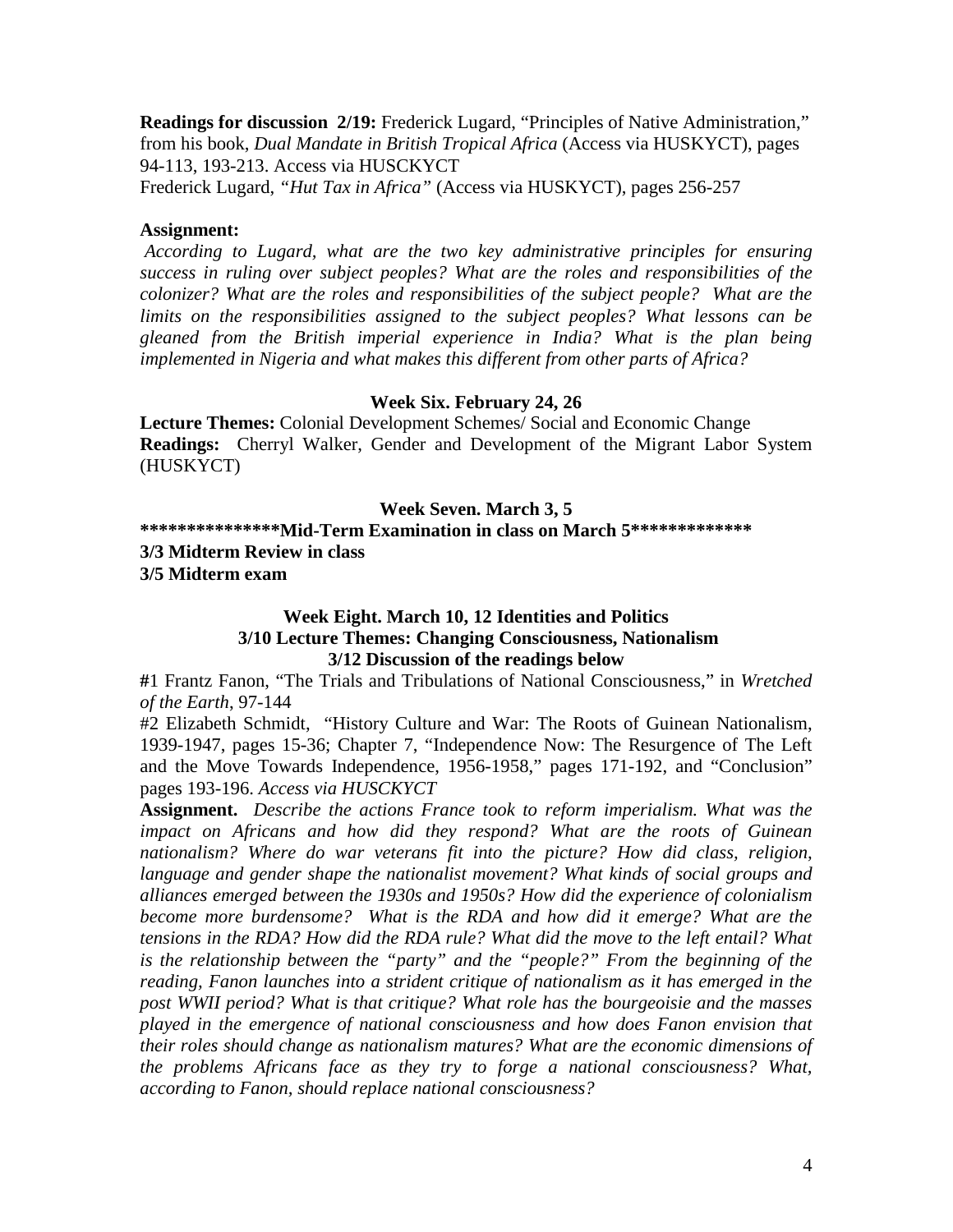## **Week Nine March 24, 26 African Nationalists**

**Crowdsourcing** African Nationalism: With about 25 students, I would like to divide the class into 5 groups of 5; your mandate is to choose a country and research its transition to Nationalism through the activism of its main national leaders (i.e. Kwame Nkrumah, Leopold Senghor, ): You will be given Tuesday and Thursday to present your findings in class in the two lecture periods; Each group will have about 12-15 minutes to present; we will reflect on these individuals in light of the arguments made the previous week on African nationalism. Each group must hand in a profile of at least 500 words and a timeline

## **Week Ten. March 31, April 2 African Politics Lecture Theme: African States**

#1 Crawford Young, "The end of the Post-Colonial State in Africa: Reflections on Changing African Political Dynamics," *African Affairs, vol. 103, Issue 410, (2004), Pages 23-49. Access via HOMER: Academic Search Premiere*

#2 Robert Kaplan, "The Coming Anarchy," February 1994, volume 273, Issue 2, page 44-66. *Access via academic search premiere on HOMER Everyone read The discussion questions for this week will be posted at a later date on HUSKYCT.* 

# **Week 11, April 7 and 9 Contemporary Issues: Food Security Lectures: Famines: then and now**

# **Discussion 4/9 Readings:**

#1 Baro, Mamadou and Deubel, Tara F. ["Persistent Hunger: Perspectives on](http://web.ebscohost.com/ehost/viewarticle?data=dGJyMPPp44rp2%2fdV0%2bnjisfk5Ie46bZRtqy0Tbek63nn5Kx95uXxjL6nrU2tqK5ItZaxUq6quE22ls5lpOrweezp33vy3%2b2G59q7RbCmr06vrK9Pr6ikhN%2fk5VXj5KR84LPfiOac8nnls79mpNfsVbCpsk%2bzqa9RpNztiuvX8lXk6%2bqE0tv2jAAA&hid=112)  Vulnerability, Famine**,** [and Food Security in Sub-Saharan Africa."](http://web.ebscohost.com/ehost/viewarticle?data=dGJyMPPp44rp2%2fdV0%2bnjisfk5Ie46bZRtqy0Tbek63nn5Kx95uXxjL6nrU2tqK5ItZaxUq6quE22ls5lpOrweezp33vy3%2b2G59q7RbCmr06vrK9Pr6ikhN%2fk5VXj5KR84LPfiOac8nnls79mpNfsVbCpsk%2bzqa9RpNztiuvX8lXk6%2bqE0tv2jAAA&hid=112) *Annual Review of Anthropology*, 2006, Vol. 35 Issue 1, pages 521-538, *Access via HOMER: Academic Search Premiere*

#2 Jerome Destombes, "From Long-Term Patterns of Seasonal Hunger to Changing Experiences of Everyday Poverty: Northeastern Ghana: 1930-2000. Journal of African History 2006, vol. 47, Issue 2, Pages 181-205

*The discussion questions for this week will be posted at a later date on HUSKYCT.* 

## **Week 12, April 14, 16, (Possible Guest Speaker) Lecture: Development gone wrong? Old and new stories Discussion 4/16 Readings**

#1 James Scott, "Compulsory Villagization in Tanzania: "Aesthetics and Miniaturization," in James Scott, *Seeing like a State* (New Haven: Yale University Press, 1998), pages 223-261. *Access via HUSKYCT Everyone read*

*TBA: Ted talk on development*

William Fisher, "Doing Good? The Politics and Anti-Politics of NGO Practices. Annual Review of Anthropology vol. 26 (1997):439-464.